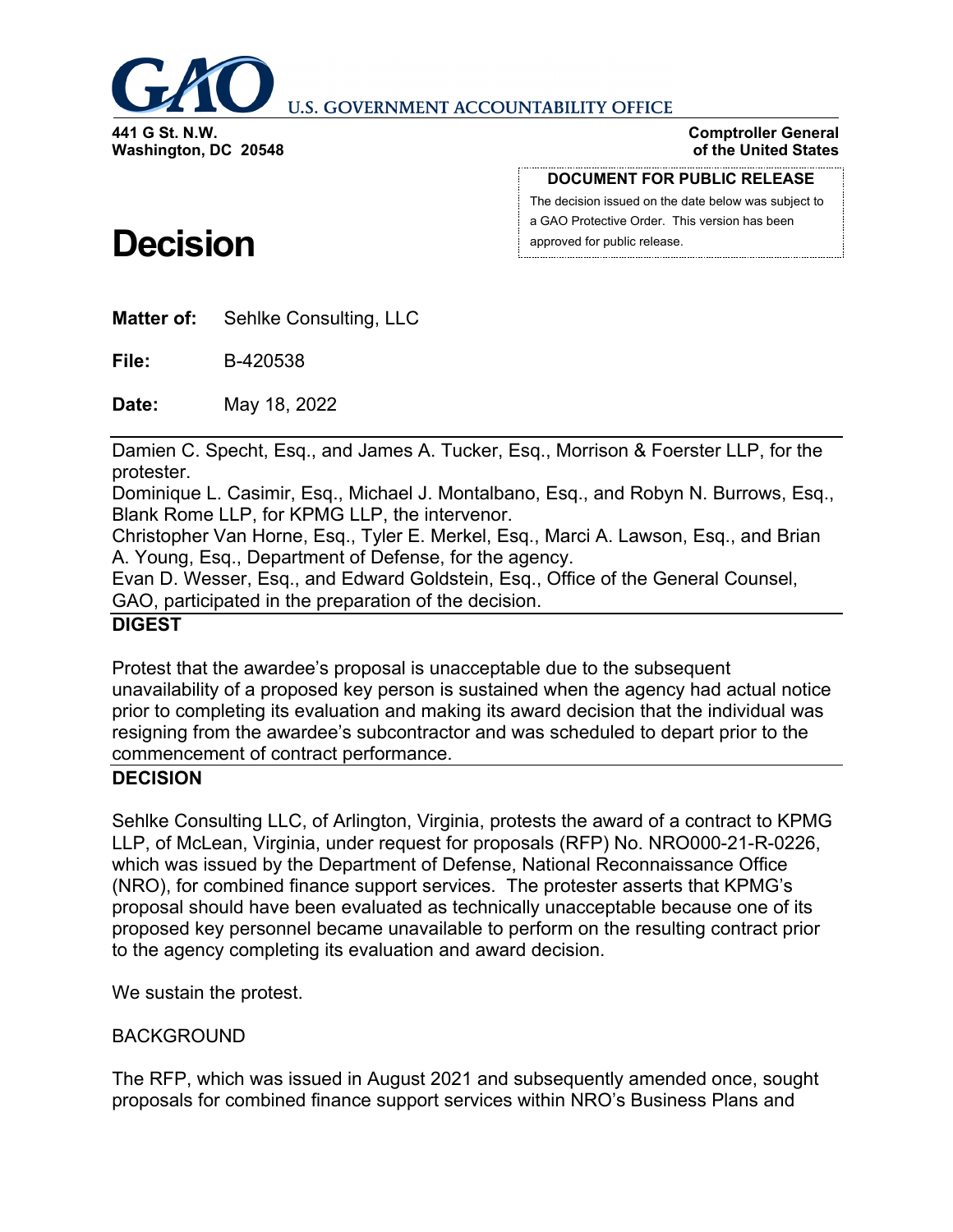Operations Directorate, Office of Finance. Agency Report (AR), Tab 1Y, Conformed RFP, Statement of Work (SOW) at  $2<sup>1</sup>$  The contractor will be responsible for providing financial support services across a host of financial management areas, including: accounting and finance consulting; accounts payable; audit liaison; auditable financial statement generation; budget execution, tracking, and reconciliation of current, prior, and future year funds; general financial management; internal controls; enterprise funds execution; policy development; posting contractual obligations; property management and accounting; standard general ledger analysis; treasury operations payment and reconciliation functions; and travel processing. *Id.* The RFP contemplated the award of a cost-plus-award-fee, level-of-effort contract, with a 2-year base period (with performance expected to commence on February 1, 2022), and two, 2-year option periods. AR, Tab 1Z, Conformed RFP, attach. 10, Section L – Instructions, Conditions, and Notices to Offerors at 3.

Award was to be made on a best-value tradeoff basis with non-cost and cost factors to be given equal weight. The non-cost factor included five constituent "items," which are listed in descending order of importance: (1) management; (2) past performance; (3) organizational conflict of interest; (4) intellectual property; and (5) security. AR, Tab 1CC, Conformed RFP, attach. 11, Section M – Evaluation Factors for Award at 2. The management item was further divided into four factors: (a) key personnel; (b) staffing; (c) management approach; and (d) transition approach. The key personnel factor was slightly more important than the staffing and management approaches factors, which in turn were slightly more important than the transition approach factor. *Id.* at 3. As addressed herein, only the key personnel factor is material to our resolution of the protest.

The RFP required offerors to provide resumes and letters of commitment for four specific key personnel positions. AR, Tab 1Z, Conformed RFP, attach. 10, Section L – Instructions, Conditions, and Notices to Offerors at 12; Tab 1L, Conformed RFP, Section L – attach. 1, Resume Template for Key Personnel. For each of the four required positions, the RFP included both expected and desired education and experience levels. AR, Tab 1Y, Conformed RFP, SOW at 21-25. One of the four required positions was a senior financial consultant. *Id.* at 23. NRO was to evaluate offerors' proposed key personnel in relation to the RFP's experience and education qualifications requirements and assign the proposals adjectival ratings ranging from unsatisfactory to exceptional for the key personnel factor. AR, Tab 1CC, Conformed RFP, attach. 11, Section M – Evaluation Factors for Award at 3, 5.

NRO received three proposals in response to the RFP, including from Sehlke and KPMG.[2](#page-1-1) Sehlke and KPMG received evaluation ratings as follows:

-

<span id="page-1-0"></span> $1$  References herein to page numbers of agency report exhibits are to the electronic pagination.

<span id="page-1-1"></span><sup>&</sup>lt;sup>2</sup> KPMG is the current prime incumbent contractor for the requirements being acquired under the RFP.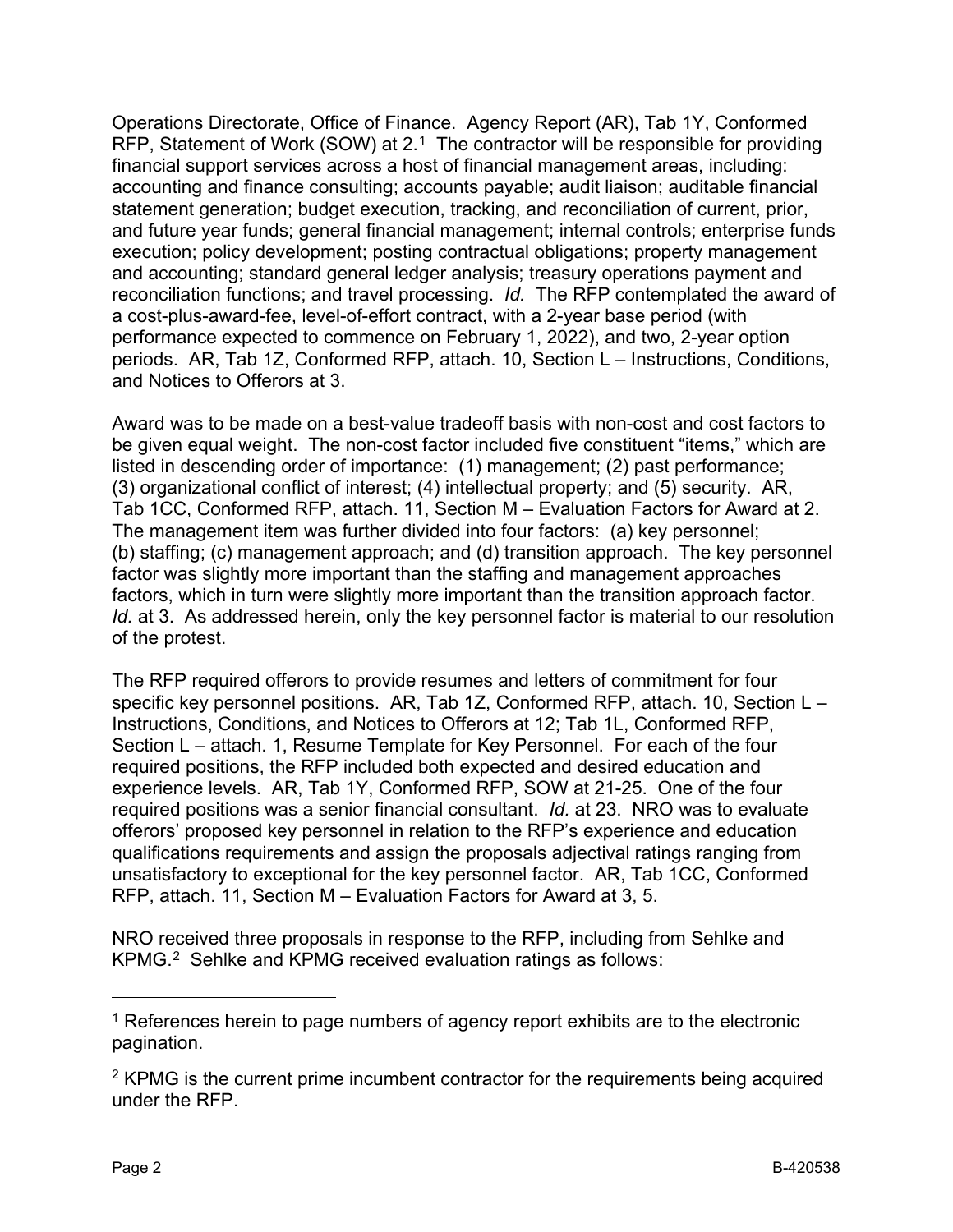|                                              | <b>Sehlke</b>    | <b>KPMG</b>      |
|----------------------------------------------|------------------|------------------|
| <b>Management Approach Item</b>              | Satisfactory     | <b>Very Good</b> |
| <b>Key Personnel Factor</b>                  | <b>Very Good</b> | Exceptional      |
| <b>Staffing Factor</b>                       | Satisfactory     | Good             |
| <b>Management Approach</b><br><b>Factor</b>  | Satisfactory     | Good             |
| <b>Transition Factor</b>                     | Satisfactory     | Satisfactory     |
| <b>Past Performance Item</b><br>(Confidence) | Significant      | Significant      |
| <b>OCI Item (Confidence)</b>                 | Moderate to High | Moderate to High |
| <b>Intellectual Property Item (Risk)</b>     | Low              | Low              |
| <b>Security Item (Risk)</b>                  | Low              | Low              |
| <b>Most Probable Cost</b>                    | \$33,583,826     | \$35,077,526     |
| <b>Overall Proposal Risk</b>                 | Moderate-Low     | Moderate-Low     |

AR, Tab 6, Source Selection Decision at 2 (prices rounded to nearest whole dollar).

The source selection authority found that KPMG's proposal was the most advantageous across the non-cost criteria, and determined that the advantages of KPMG's proposal, "specifically KPMG's exceptional response to [the] most important management factor Key Personnel" warranted the associated cost premium. Thus, the source selection authority found that KPMG's proposal presented the best value to the government, and selected the KPMG's proposal for award. *Id.* at 7. Following a debriefing, this protest followed.

### **DISCUSSION**

Sehlke challenges the agency's evaluation of KPMG's proposal under the key personnel factor--the factor the source selection authority found to be the determinative distinguishing factor supporting the selection of KPMG's higher-priced proposal for award. The protester contends that the agency should have evaluated KPMG's proposal as technically unacceptable when, prior to completing its evaluation of proposals and making its award decision, KPMG advised the agency that its proposed senior financial consultant had submitted a formal notice of resignation, thus putting the agency on notice that one of KPMG's proposed key personnel was unavailable to perform the contract as KPMG had proposed. NRO argues that its evaluation of KPMG's proposed key personnel, in particular, KPMG's senior financial consultant, was reasonable. Specifically, the agency contends that despite the individual's pending departure and despite the agency's knowledge of the pending departure, the individual technically remained an employee of KPMG's subcontractor on January 25--the date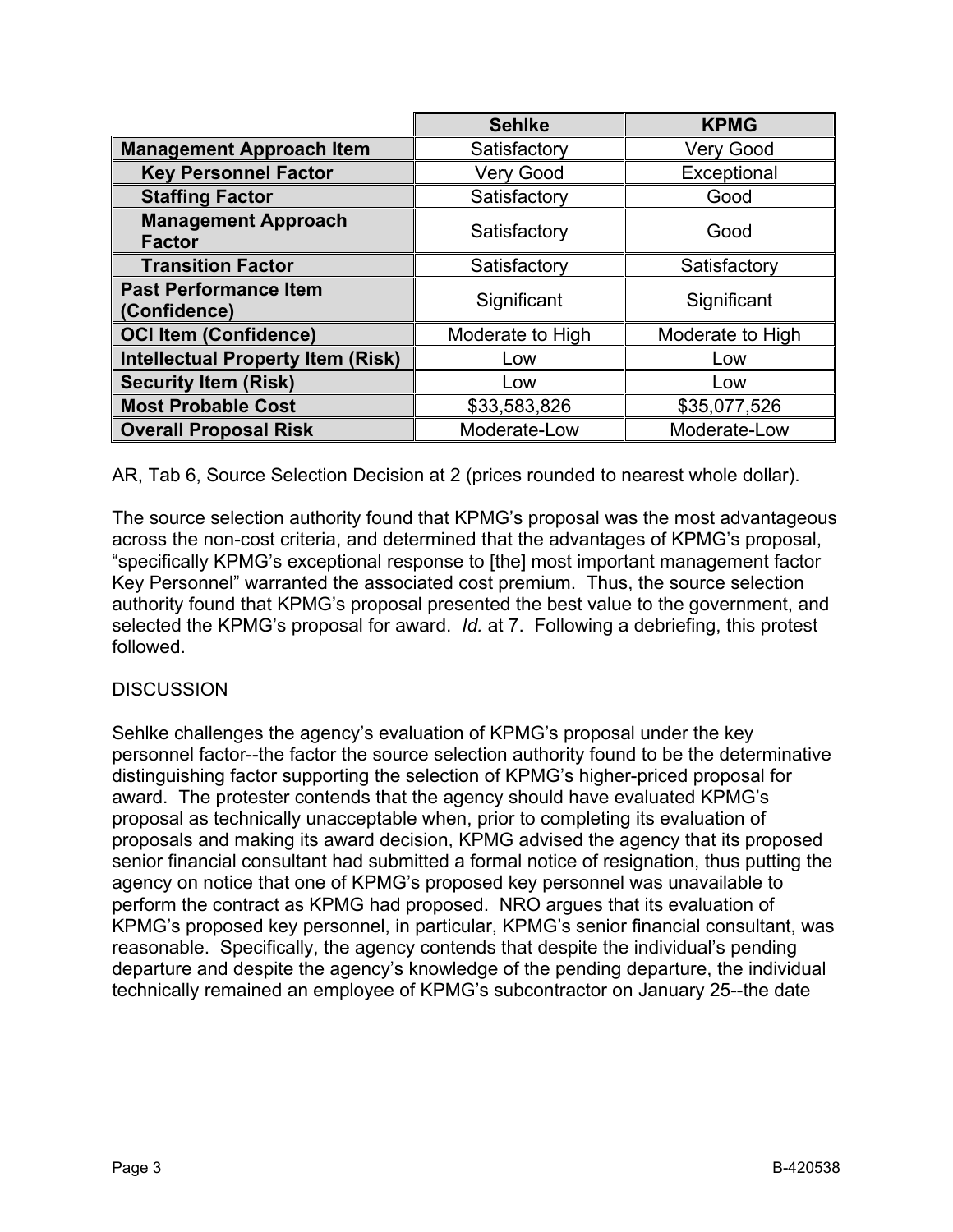the agency executed the source selection decision. For the reasons that follow, we sustain the protest.<sup>[3](#page-3-0)</sup>

It is a fundamental principal of federal procurement law that an agency's evaluation of proposals must reflect a reasonable assessment of each offeror's ability to successfully perform the contract requirements, and that the evaluation and the agency's source selection decision must be adequately documented. Federal Acquisition Regulation 15.305(a), 15.308; *Wyle Labs., Inc.*, B-408112.2, Dec. 27, 2013, 2014 CPD

<span id="page-3-0"></span><sup>3</sup> Sehlke also asserts discrete alleged errors in the agency's evaluation of the protester's own proposal. We find no basis to sustain the protest on any of these grounds. First, Sehlke alleges that the agency unreasonably failed to assess two distinct strengths for the experience of certain of the protester's proposed key personnel. We have explained, however, that an agency's judgment that the features identified in a proposal do not significantly exceed the requirements of the RFP or provide advantages to the government--and thus do not warrant the assessment of unique strengths--is a matter within the agency's discretion and one that we will not disturb where the protester has failed to demonstrate that the evaluation was unreasonable. *Protection Strategies, Inc.*, B-416635, Nov. 1, 2018, 2019 CPD ¶ 33 at 8 n.4. Sehlke's disagreement with the assessment, without more, does not render the evaluation unreasonable. *The Ginn Grp., Inc.*, B-420165, B-420165.2, Dec. 22, 2021, 2022 CPD ¶ 17 at 9.

Second, Sehlke objects to the assessment of a weakness under the incoming transition approach factor. Specifically, the evaluators assessed a weakness because, notwithstanding that Sehlke expressed its intent to recruit four specific incumbent personnel to support the incoming transition to mitigate potential loss of incumbent knowledge, the named individuals were not identified in the protester's staffing matrix, and Sehlke did not provide any letters of intent for the named individuals. The evaluators found that "[t]he potential loss of historical knowledge and awareness . . . slightly decreases the confidence that [Sehlke] would have a seamless transition." AR, Tab 5, Source Selection Authority Award Briefing at 25. The protester objects to the weakness arguing, among other alleged bases, that it was unreasonable to penalize Sehlke for proposing what amounted to additional incumbent personnel beyond those already recruited by the protester. In other words, the protester argues that the identified individuals would be additional resources which, if successfully recruited, would further reduce transition risk.

We find no basis to object to the agency's evaluation. While Sehlke specifically identified by name four incumbent individuals that it hoped to recruit during the transition, it provided no evidence of any efforts to secure their interest in joining the company if it prevailed here. On this record, we find no basis to object to NRO's concern that, notwithstanding that Sehlke identified these individuals as incumbent targets for future hiring, there was nothing in the proposal to suggest that the protester had taken any steps to secure commitments from (or at least gauge the potential interest of) the identified targets.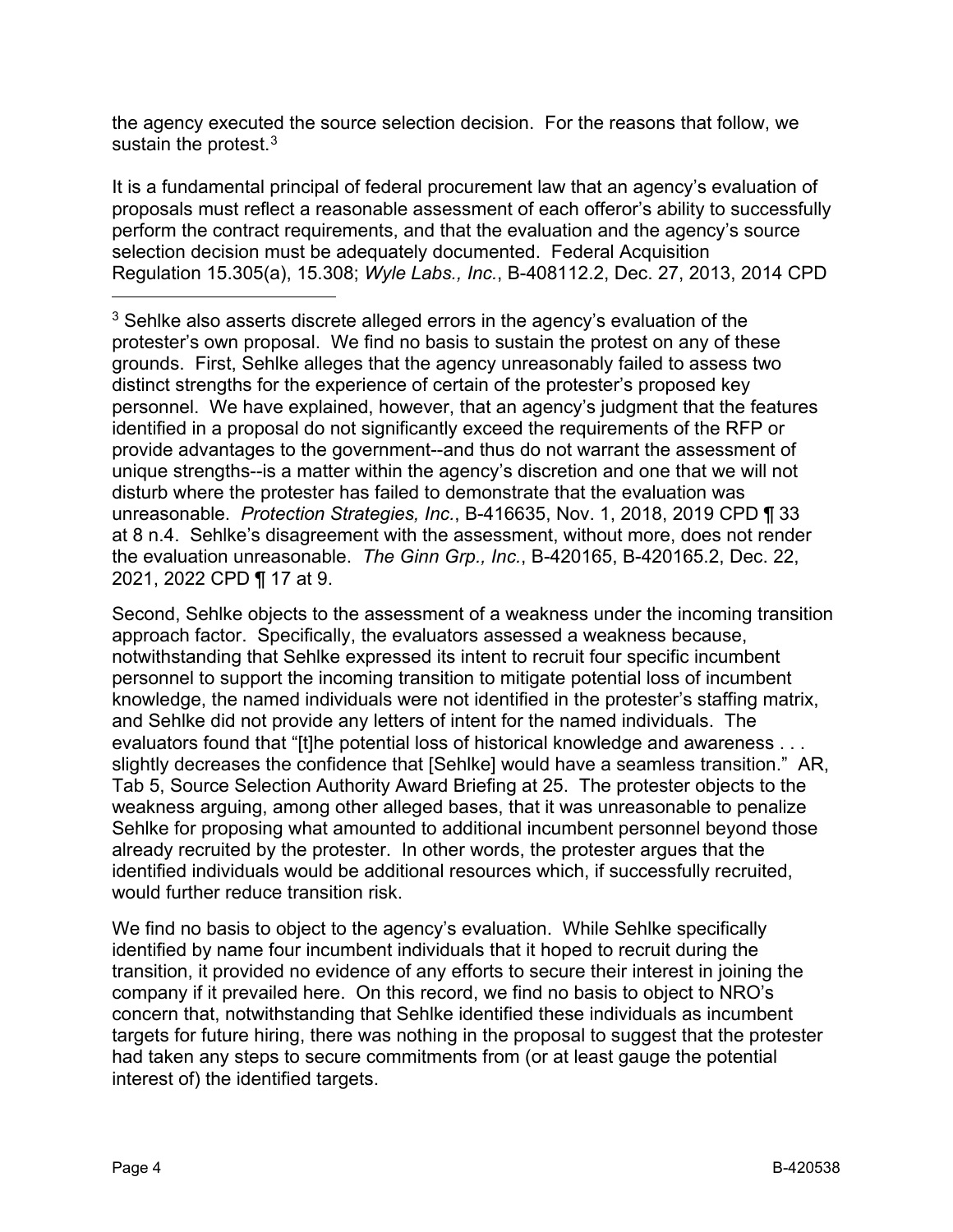¶ 16 at 8. A proposal that fails to conform to a material solicitation requirement is technically unacceptable and cannot form the basis for award. *Pioneering Evolution, LLC*, B-412016, B-412016.2, Dec. 8, 2015, 2015 CPD ¶ 385 at 7. Relatedly, we have recognized that it is generally improper for an agency to award a contract or task order with the intent to materially alter it at or shortly after award. *Naval Sys., Inc.*, B-407090.3, Nov. 20, 2012, 2012 CPD ¶ 326 at 3; *Business Computer Apps., Inc.*, B-406230.3, May 16, 2012, 2012 CPD ¶ 159 at 3 n.2.

Relevant here, we have explained that when a solicitation requires resumes for--or otherwise requires the identification of--specific personnel, the proposed person forms a material requirement of the solicitation. *See also* AR, Tab 1X, Conformed RFP at 32 (stating that the four required key personnel "are considered essential for the work to be performed under this contract"). In the event of a change in availability of such staff or resources, the agency may either evaluate the proposal as submitted in light of the change, or hold discussions to allow for proposal revisions.[4](#page-4-0) *See, e.g.*, *Ashlin Mgmt. Grp.*, B-419472.3, B-419472.4, Nov. 4, 2021, 2021 CPD ¶ 357 at 4-5; *PAE Applied Techs., LLC*, B-419133, Nov. 4, 2020, 2020 CPD ¶ 363 at 4; *M.C. Dean, Inc.*, B-418553, B-418553.2, June 15, 2020, 2020 CPD ¶ 206 at 4*; Chenega Healthcare Servs., LLC*, B-416158, June 4, 2018, 2018 CPD ¶ 200 at 3-4 n.2.

Notwithstanding the protester's arguments to the contrary, there is no basis here to conclude that KPMG engaged in an improper bait and switch. First, there is no evidence to suggest that the awardee had anything other than a good faith belief at the time of proposal submission that its proposed senior financial consultant, who was currently performing on the incumbent contract, would be available to perform on the follow-on effort. In this regard, KPMG submitted its proposal including a signed letter of commitment for its proposed senior financial consultant on September 30, 2021. *See*  AR, Tab 2C, KPMG Mgmt. Proposal, KPMG Comments, exh. B, Decl. of Subcontractor Manager, ¶ 3. However, the individual resigned several months later in January 2022. Additionally, KPMG promptly notified the government of the key person's unavailability following his resignation. Thus, there is no basis to find any knowing or negligent misrepresentation on KPMG's part.

<span id="page-4-0"></span><sup>4</sup> Sehlke also argues that KPMG materially misrepresented the availability of a proposed key person. We note that the above line of decisions involving the subsequent unavailability of key personnel is distinct from the unique, but related, line of decisions addressing instances of intentional or grossly negligent misrepresentations regarding the availability of proposed key personnel, *i.e.*, a "bait and switch." To establish an impermissible bait and switch, a protester must show: (1) that the awardee either knowingly or negligently represented that it would rely on specific personnel that it did not have a reasonable basis to expect to furnish during contract performance; (2) that the misrepresentation was relied on by the agency; and (3) that the agency's reliance on the misrepresentation had a material effect on the evaluation results. *Patricio Enters. Inc.*, B-412738, B-412738.2, May 26, 2016, 2016 CPD ¶ 145 at 4.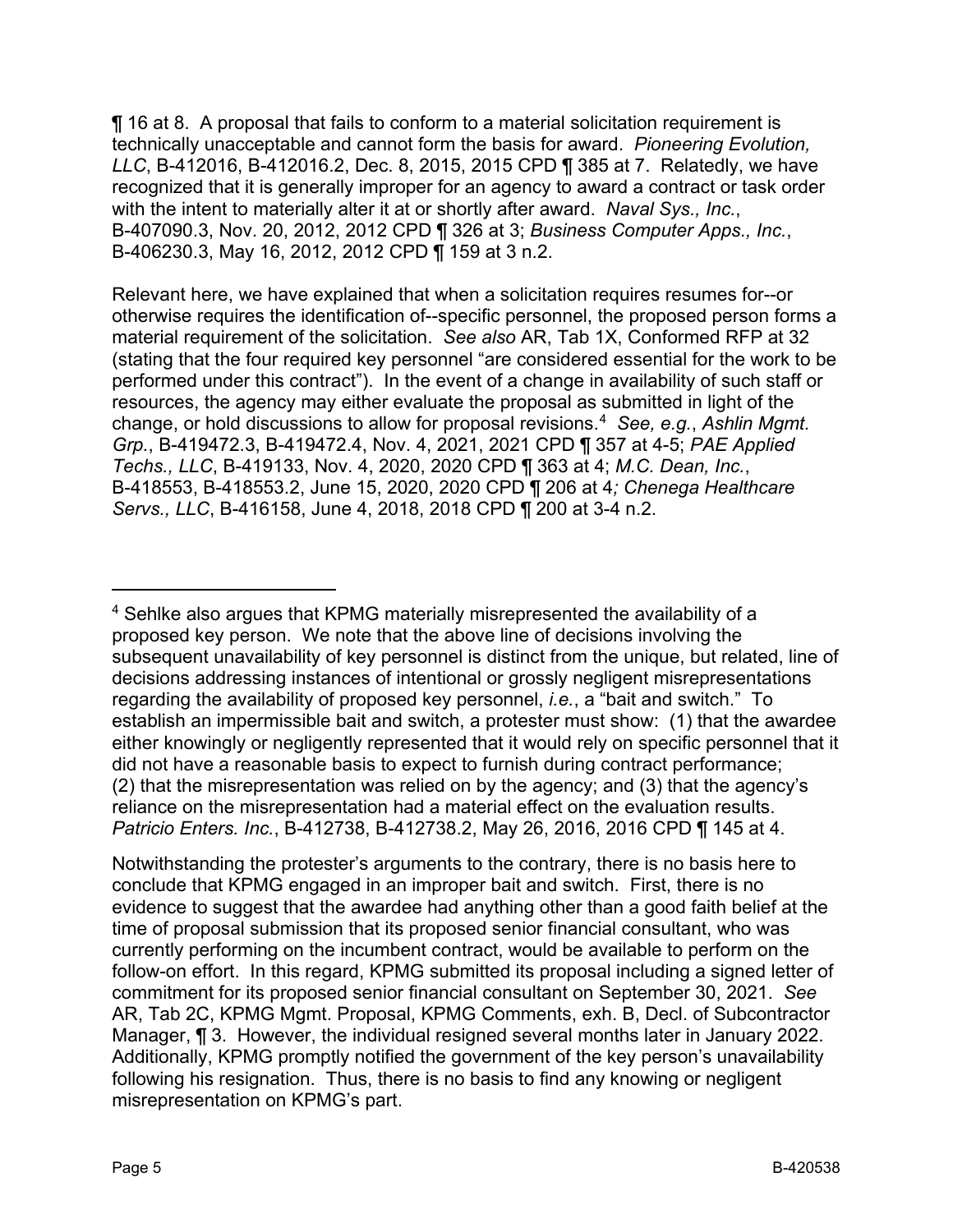The material facts here are not in dispute. On September 30, 2021, KPMG submitted a proposal identifying a candidate for the required senior financial consultant position. This candidate was employed by KPMG's subcontractor and was performing on the incumbent contract. *See, e.g.*, AR, Tab 2C, KPMG Mgmt. Proposal at 5; KPMG Comments, exh. B, Decl. of Subcontractor Manager, ¶ 3. On January 11, 2022, the proposed senior financial consultant notified KPMG's subcontractor that he was resigning to accept employment with another company. KPMG Comments, exh. B, Decl. of Subcontractor Manager, ¶ 4. On the same date, the individual submitted a letter of resignation to the subcontractor's human resources department identifying his last day as January 28. *Id.*, ¶ 5.

On January 14, the subcontractor notified KPMG of the individual's resignation. On or around January 17, the subcontractor and KPMG discussed a potential candidate to replace the previously proposed financial consultant. *Id.*, ¶ 6; *see also* KPMG Comments, exh. A, Decl. of KPMG Director, ¶ 9 (stating that KPMG provided "advance notice" to the agency of the resignation "to ensure that [the senior financial consultant's] ongoing, daily responsibilities were transferred to a suitable replacement should he leave [the subcontractor]"). On January 18, KPMG notified the contracting officer's technical representative (COTR) for the incumbent contract that the financial consultant had resigned and would be departing within two weeks. KPMG Comments, exh. A, Decl. of KPMG Director, ¶ 9; AR, Tab 10, Skype Message from KPMG to COTR (stating that the individual "turned in his two weeks to [KPMG's subcontractor] on Friday"). The COTR for the incumbent contract is also the proposed COTR for the follow-on contract, and was the chair of the team that evaluated the management proposals here, to include their proposed key personnel. *See* AR, Tab 1X, Conformed RFP at 12; Tab 3, Management Panel Report, at 1.

On January 24, the Source Selection Evaluation Team completed its evaluation and issued its final evaluation report. AR, Tab 4, Source Selection Eval. Team Report. On January 25, the source selection authority received an award recommendation briefing and executed the source selection decision. AR, Tab 5, Award Recommendation Briefing; Tab 6, Source Selection Decision. On January 27, NRO notified offerors of the agency's award decision. AR, Tab 7A, Unsuccessful Offer Notice; KPMG Comments, exh. A, Decl. of KPMG Director, ¶ 15. On January 28, KPMG's proposed senior financial consultant ceased working on the incumbent contract and left the employ of KPMG's subcontractor. KPMG Comments, exh. A, Decl. of KPMG Director, ¶ 16; *id.*, exh. B, Decl. of Subcontractor Manager, ¶ 10.

Thus, the undisputed facts reflect the following: (1) KPMG's proposed senior financial consultant submitted a letter of resignation to his employer and provided a firm resignation date predating the RFP's anticipated February 1 performance commencement date; (2) KPMG notified the government of the individual's resignation prior to the agency completing its evaluation and award decision; (3) the agency did not consider the impact of the resignation on KPMG's proposal or conduct discussions; and (4) the individual in fact left the employ of KPMG's subcontractor prior to the start of the resulting contract's performance. We find that the agency had actual notice with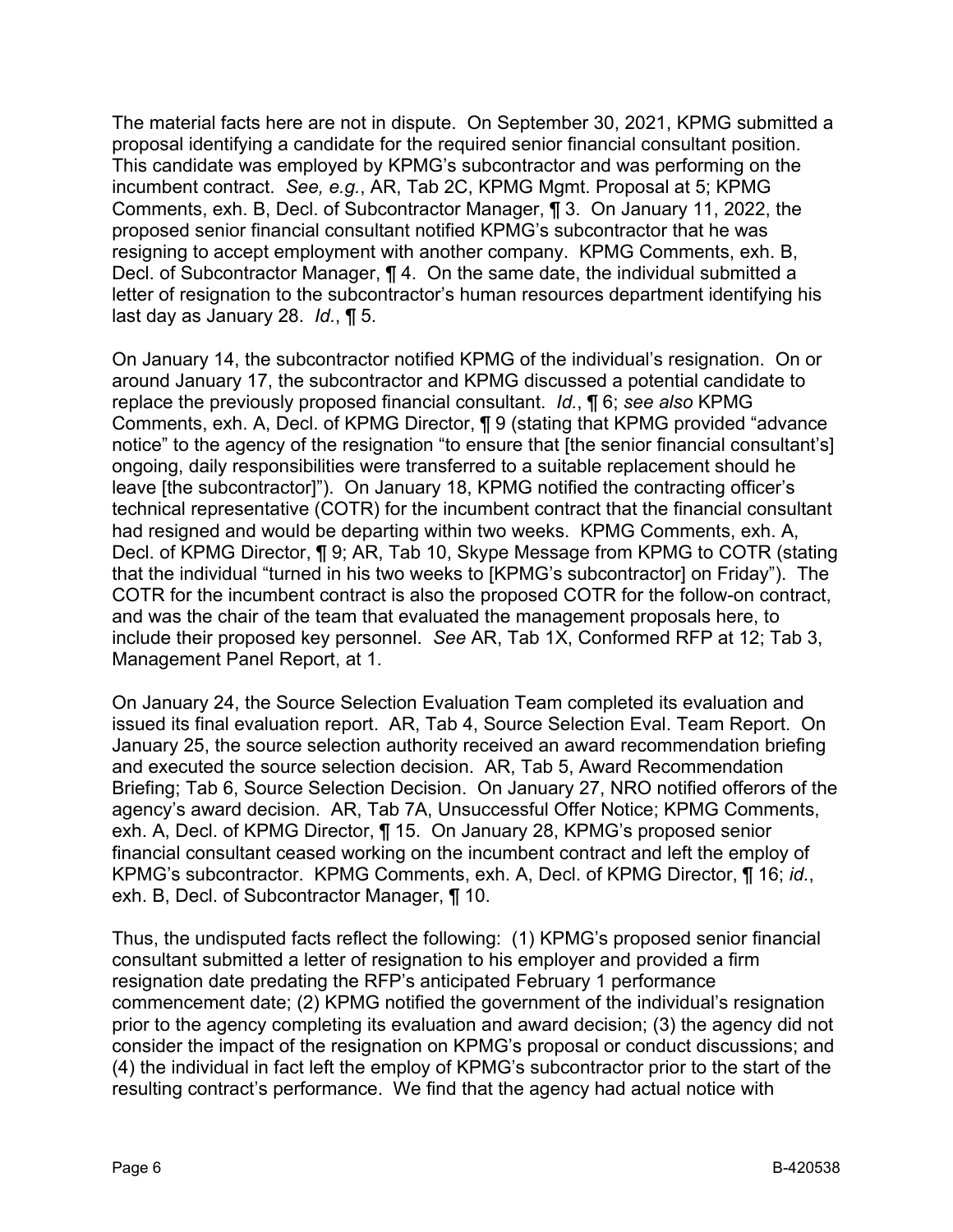KPMG's pre-award notice that one of its proposed key persons had resigned, and therefore would not be available to perform on the contract as KPMG had proposed. With that knowledge, we find that NRO was required either to evaluate the proposal as submitted in light of the change, or to conduct discussions with offerors.

The agency argues that notwithstanding the senior financial consultant's letter of resignation and the government's actual notice thereof, which *predated* the completion of the agency's evaluation and award decision, the individual was still an employee of KPMG's subcontractor at the time the agency made its award decision. In this regard, the agency and intervenor contend that the individual in question was technically not "unavailable" when the agency selected KPMG for award on January 25, because the effective date of the resignation was January 28. The parties further assert that because the individual was technically "available" at the time of the source selection decision--but would be unavailable prior to the commencement of performance of the resulting contract--our key personnel line of decisions is inapplicable. In this regard, the agency and intervenor assert that our Office has not previously found that a key person is unavailable when that person had not actually left their employer prior to award. The agency and intervenor additionally argue that it would not be reasonable to consider an employee unavailable before the employee has actually left their employer--what they refer to as "prospective unavailability." In their view, considering the employee unavailable before the employee's departure ignores the possibility that the individual could reverse course and elect not to resign.

We disagree with the agency's apparent view that it could ignore the pending departure of this key person. Based on the facts here, we find that it was unreasonable for the agency to base its evaluation on KPMG's offer of a senior financial consultant it had no realistic expectation would perform on the contract.

As an initial matter, we reject the argument advanced by the agency and the intervenor that KPMG's key person could reasonably be viewed as available to perform the contract simply because the individual continued as an employee for two weeks after submission of the letter of resignation. In our view, this argument elevates form over substance and fails to appreciate that our prior decisions (discussed below) turn on whether there was definitive knowledge of the proposed key person's unavailability to perform the intended contract.

While we recognize that these prior decisions are inherently fact specific, one of the touchstones of these cases is the definitive nature of the key person's unavailability. For example, in *PAE Applied Techs., LLC, supra*, we denied a protest challenging an agency's unacceptability determination when one of the protester's proposed key persons became unavailable before the agency completed its evaluation and made its award decision. In *PAE,* the protester was the incumbent contractor, and proposed an individual working on the incumbent contract as a key person for the follow-on effort. That individual tendered a letter of resignation, and the protester notified the government in connection with its incumbent contract of the key person's unavailability. Notwithstanding the protester's efforts to negotiate with the departed key person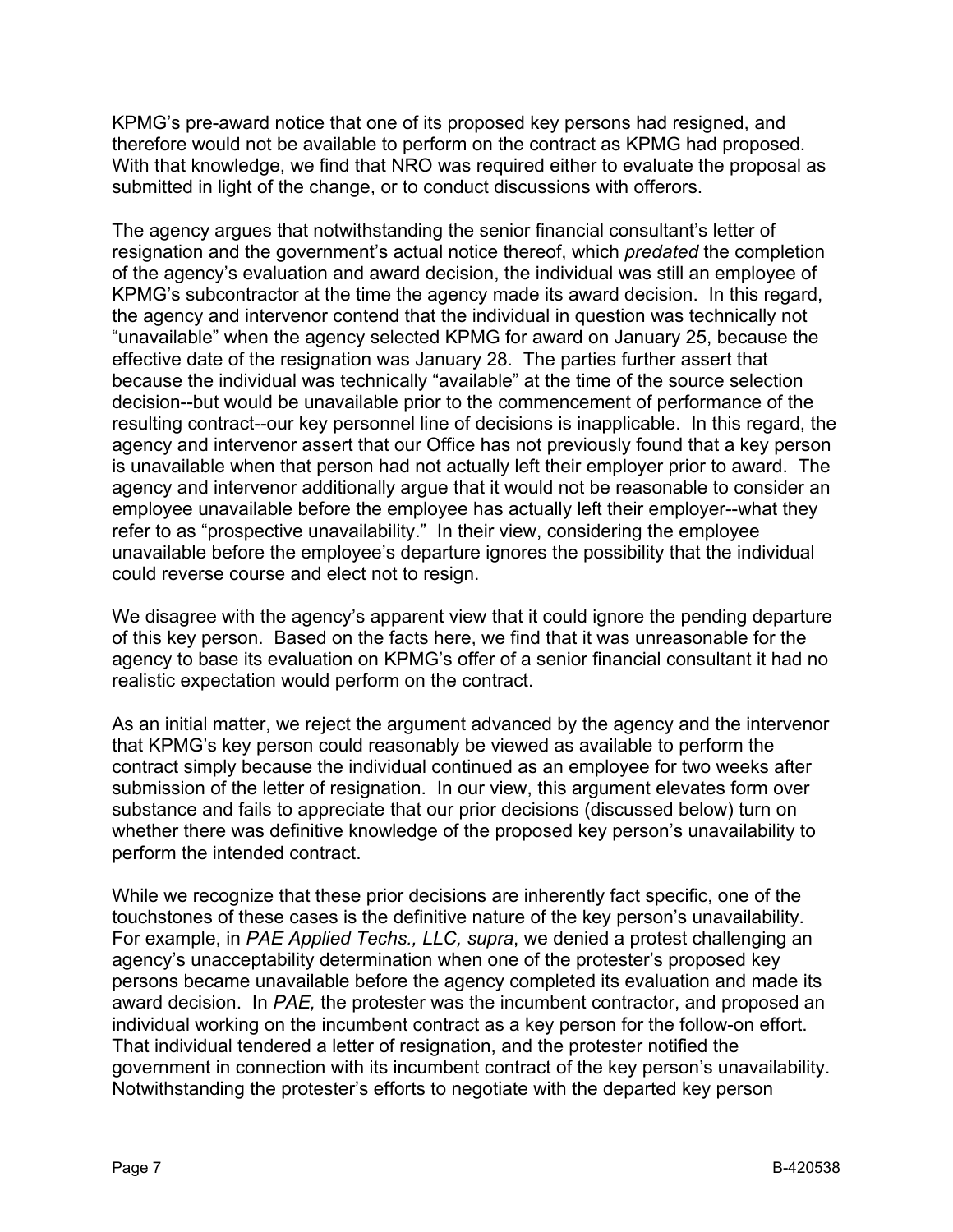candidate, we found that the agency reasonably concluded that the individual was unavailable after he terminated his employment with the protester's subcontractor and there was no evidence of any intent to work on the follow-on contract. *PAE Applied Techs., LLC*, *supra* at 5-6.

In contrast, in *MindPoint Grp., LLC*, B-418875.2, B-418875.4, Oct. 8, 2020, 2020 CPD ¶ 309, we found that a proposed key person's unavailability was not sufficiently definite. In that case, which we characterized as "a close call," we denied a protest alleging that an offeror failed to notify the government of the apparent unavailability of one of its proposed key persons when the individual in that case notified the awardee prior to award that, due to the delay in awarding the contract at issue, he "would be pursuing another offer." *Id*. at 6, 8. We explained that this "statement [was] not sufficiently definite to communicate unequivocally that the proposed key person would be unavailable" and the record did not otherwise reflect that the candidate had rescinded its offer to serve as a key person. *Id.* at 8.

Here, however, the senior financial consultant unambiguously resigned to take a position with a different firm, thereby making it clear that the individual would not be available to perform as part of the follow-on contract effort. [5](#page-7-0) The agency could not reasonably ignore this fact simply because the individual had not yet completed the final two weeks of employment when the agency made its selection decision. The entire purpose of the evaluation and selection process was to discern which contractor offered the best value to the government to perform a contract that was not scheduled to begin until February 1, after the key person was scheduled to leave KPMG's subcontractor. Thus, the operative date for consideration of the impact of the key person's departure was February 1 (at the start of contract performance), not the January 25 selection decision date. [6](#page-7-1)

<span id="page-7-0"></span><sup>5</sup> To the extent NRO and KPMG argue that the awardee had no duty to notify the agency of the senior financial consultant's resignation because he had not yet stopped working for the subcontractor, this argument ignores the fact that KPMG notified NRO that the senior financial consultant had resigned and had "turned in his two weeks." AR, Tab 10, Skype Message from KPMG to COTR. Thus, regardless of whether KPMG had an obligation to notify the government, there is no dispute that KPMG in fact notified the agency of the resignation.

<span id="page-7-1"></span> $6$  In this regard, we need not address each of the hypothetical arguments posited by the agency involving materially different potential factual circumstances. As addressed above, these types of cases are highly fact specific and our decision here--which is based on the proposed key person's resignation and unavailability prior to the commencement of performance, and the agency's knowledge of these developments- would not necessarily be applicable to other scenarios where a proposed key person will become unavailable at some point after the commencement of performance (*e.g.*, if an individual provides notice that they will be retiring at a later point in time).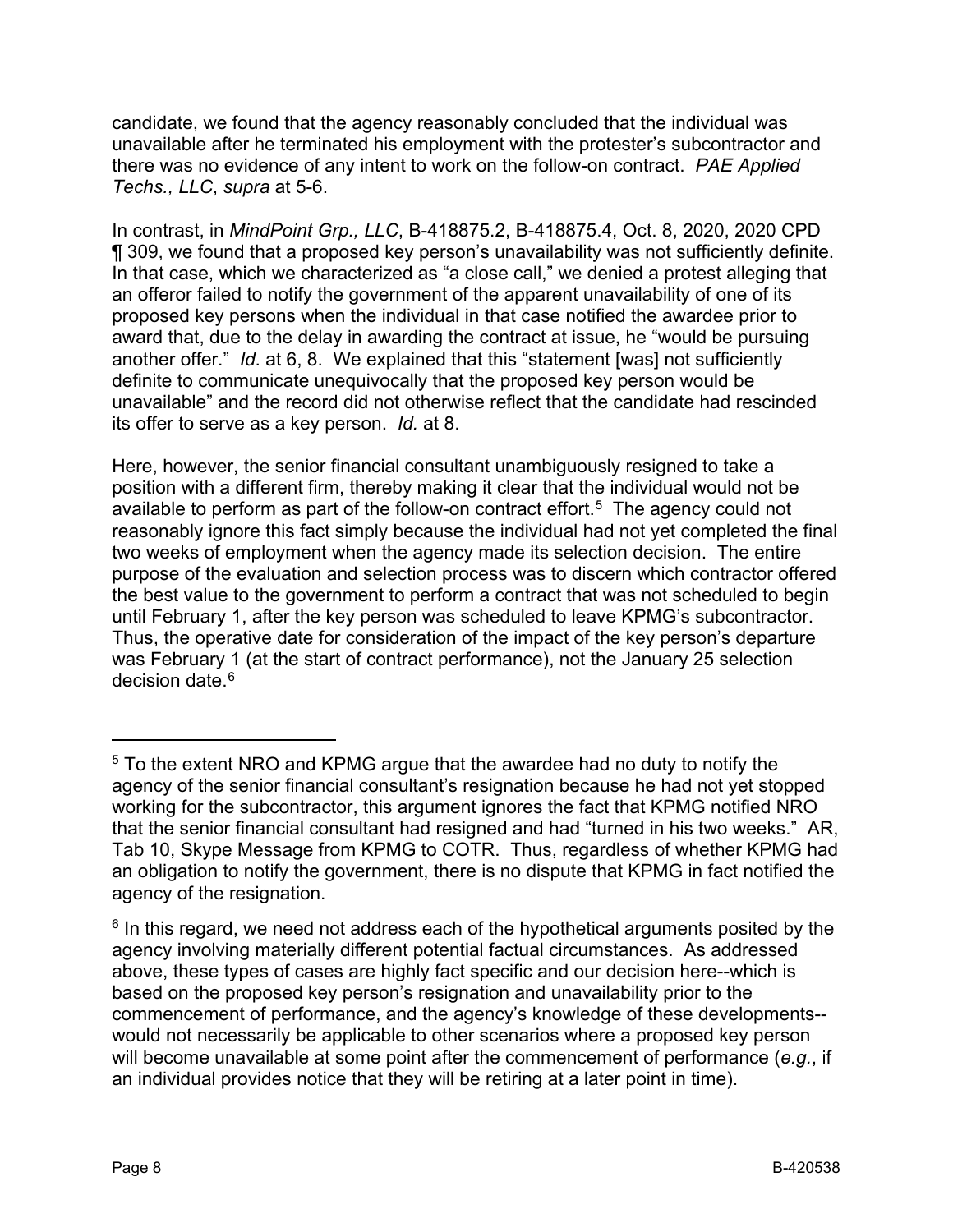KPMG and NRO also argue that the resignation should somehow be interpreted as limited to the incumbent contract, and had no actual bearing on the resulting follow-on effort protested here. This argument attempts to interject ambiguity about the scope of the resignation where none exists. In short, there is nothing to suggest that the individual's notice of resignation was somehow limited to working on the incumbent contract. The record establishes that the individual was resigning to join another firm. We see no basis to assume, without evidence to the contrary, that despite this individual's resignation during the course of the incumbent contract, the individual might return a week later to perform the follow-on contract for the same company.

There is also nothing in the record to suggest that the proposed senior financial consultant's resignation was anything other than unequivocal. Indeed, as addressed above, the resignation was sufficiently definite for KPMG to notify the agency that the individual had resigned and would be departing within two weeks. In addition, although KPMG posits that it "was hopeful that [the senior financial consultant] would stay at [the subcontractor]" based on KPMG's and its subcontractor's overtures to the individual, KPMG Comments, exh. A, Decl. of KPMG Director, ¶ 11, KPMG's own protest submissions suggest no basis for such a hope.<sup>[7](#page-8-0)</sup>

In summary, our decision turns on the uncontested facts demonstrating that the awardee and agency both knew the proposed key individual was unavailable to perform in the key personnel role. Indeed, KPMG found the notice to be sufficiently definite to promptly disclose the anticipated departure to its government customer. At that point, before the agency had completed its evaluation and made its award decision, there was no reasonable basis for proceeding with an evaluation that KPMG would perform the contract as it had proposed. Thus, we find that the agency either needed to (i) evaluate KPMG's proposal without reliance on this candidate for a required key person position, or (ii) open discussions and solicit revised proposals. Since the agency took neither of these limited options, we sustain the protest. $8$ 

<span id="page-8-0"></span> $<sup>7</sup>$  In this regard, KPMG also submitted a declaration from its subcontractor's manager</sup> responsible for oversight of both the incumbent subcontract and pursuit of the follow-on work stating that upon receiving oral notice of the individual's resignation, the manager asked "whether there was anything that [the subcontractor] could do to change [the senior financial consultant's] mind," and the individual "responded that there was not, but that he very much enjoyed working for [the subcontractor] and would stay in touch." KPMG Comments, exh. B, Decl. of Subcontractor Manager, ¶ 4.

<span id="page-8-1"></span><sup>&</sup>lt;sup>8</sup> The agency and intervenor also direct our attention to the United States Court of Federal Claims's recent decision in *Golden IT, LLC v. United States*, 157 Fed. Cl. 680 (2022), upholding an agency's award when, prior to award, one of the awardee's key personnel became unavailable to work on the contract as the awardee had proposed. In upholding the award, the court explained that the awardee had no obligation to notify the government of material changes to the availability of its proposed key person.